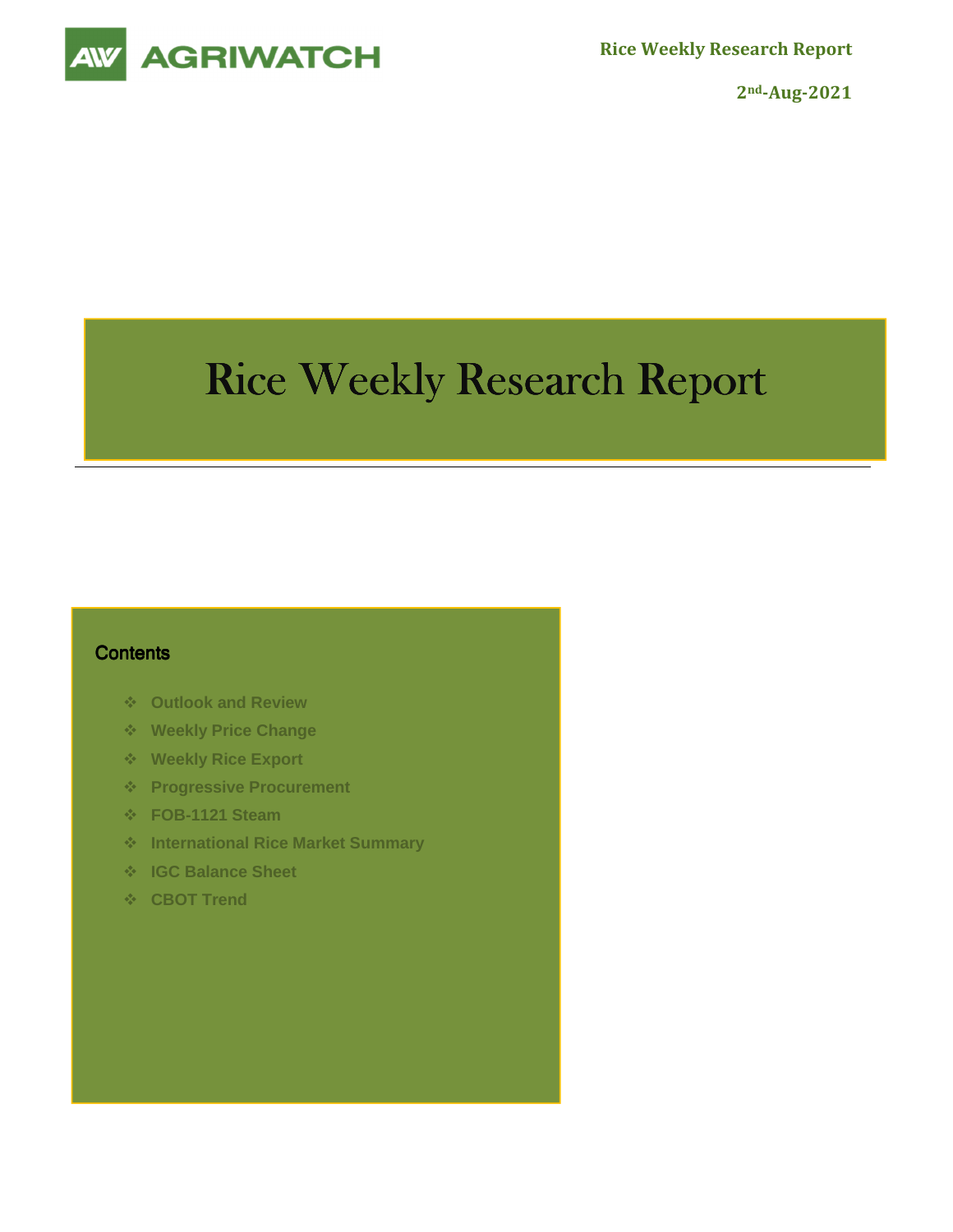**AGRIWATCH** 

#### **2nd-Aug-2021**

## **Outlook and Review:**

- According to the latest Rice Kharif sowing data, sowing in India reached 264.12 lakh hectares on July 30<sup>th</sup> 2021, lower 4.17 percent from 275.63 lakh hectares the previous year at the same time. As of Jul 30, 2021, Telangana has a total area of 8.38 lakh hectares, higher from 5.49 lakh hectares the previous year at the same time. It is 0.82 lakh hectares in Rajasthan lower from 1.59 lakh hectares the previous year, and 4.22 lakh hectares in Gujarat up from 3.53 hectares the year before. Paddy sowing in Odisha has reduced by 3.94% from the previous year, reaching 15.39 lakh hectares down from 20.62 lakh hectare the previous year.
- Procurement of paddy in ongoing KMS 2021-22 is continuing smoothly in the procuring States of India at MSP, as was done in previous seasons, and till now (up-to 29.07.2021) a quantity of over 870.85 LMT of rice higher against 862.34 LMT in previous year. About 128.40 lakh farmers have already been benefitted with MSP value of Rs.1, 64,219.76 crore.
- Current activity of Intense wet spell over Central and adjoining plains of Northwest India (West Madhya Pradesh and East Rajasthan) likely to continue till 4th August. Reduced rainfall activity over Peninsular India and adjoining Eastcentral India, Maharashtra and Gujarat state likely to continue during next 4-5 days.
- PMGKAY-4 has been approved by the Center. From July to November, this scheme will be in effect. This program will provide 5 kg of food grains (wheat/rice) per person per month. Lifting 15.30 lakh tonnes of food grains by the states under the free ration distribution scheme: So far 15.30 lakh tonnes of food grains have been lifted from government godowns for the fourth phase by 31 states & union territories (UTs) of the country for free distribution under the centrally sponsored Pradhan Mantri Garib Kalyan Anna Yojana. Food Corporation of India (FCI) has loaded food grains in 4005 railway rakes and transported them to different states from 1st April 2021 till now. The government has allocated 198.79 lakh tonnes of food grains under the free distribution scheme for the period July-November 2021.
- India's rice stock in the central pool as on July 1, 2021 stood at 29.68 million tons- up by 4.14% from 28.5 million tons recorded during the corresponding period last year, according to data from Food Corporation of India (FCI). India's Unmilled paddy stocks in the central pool are 28.98 million tones recorded on July-01, 2021 up by 38.7% by from 20.89 million tons recorded during the corresponding period last year.
- Basmati rice exports were 3.58 lakh tonnes in April 2021 lower from 4.21 lakh tonnes in Apr 2020. The Basmati rice export were 16.07 lakh tonnesin Jan- April 2021 lower from 20.33 lakh tonnes in last year during the corresponding period of time. Demand may improve in the export market of Basmati rice.
- Andhra Pradesh's Kharif crop sowing target has been set at 94.20 lakh acres, which is 4% more than last year's production area. The target area for paddy production has been set at 39.50 lakh acres, the same as last year.
- The government raised the minimum support price (MSP) of paddy marginally by Rs 72 per quintal to Rs 1,940 per quintal for the 2021-22 crop year.
- Basmati rice exports were 358,059.45 kgs in April 2021 lower from 421,139.86 kgs in Apr 2020. The Basmati rice export were 1,607,700.92 kgs in Jan- April 2021 lower from 2,033,180.87 kgs in last year during the corresponding period of time.
- Thailand shipped 2.2 million tonnes of rice worth US \$ 1.38 billion in the first six months of this year, according to sources.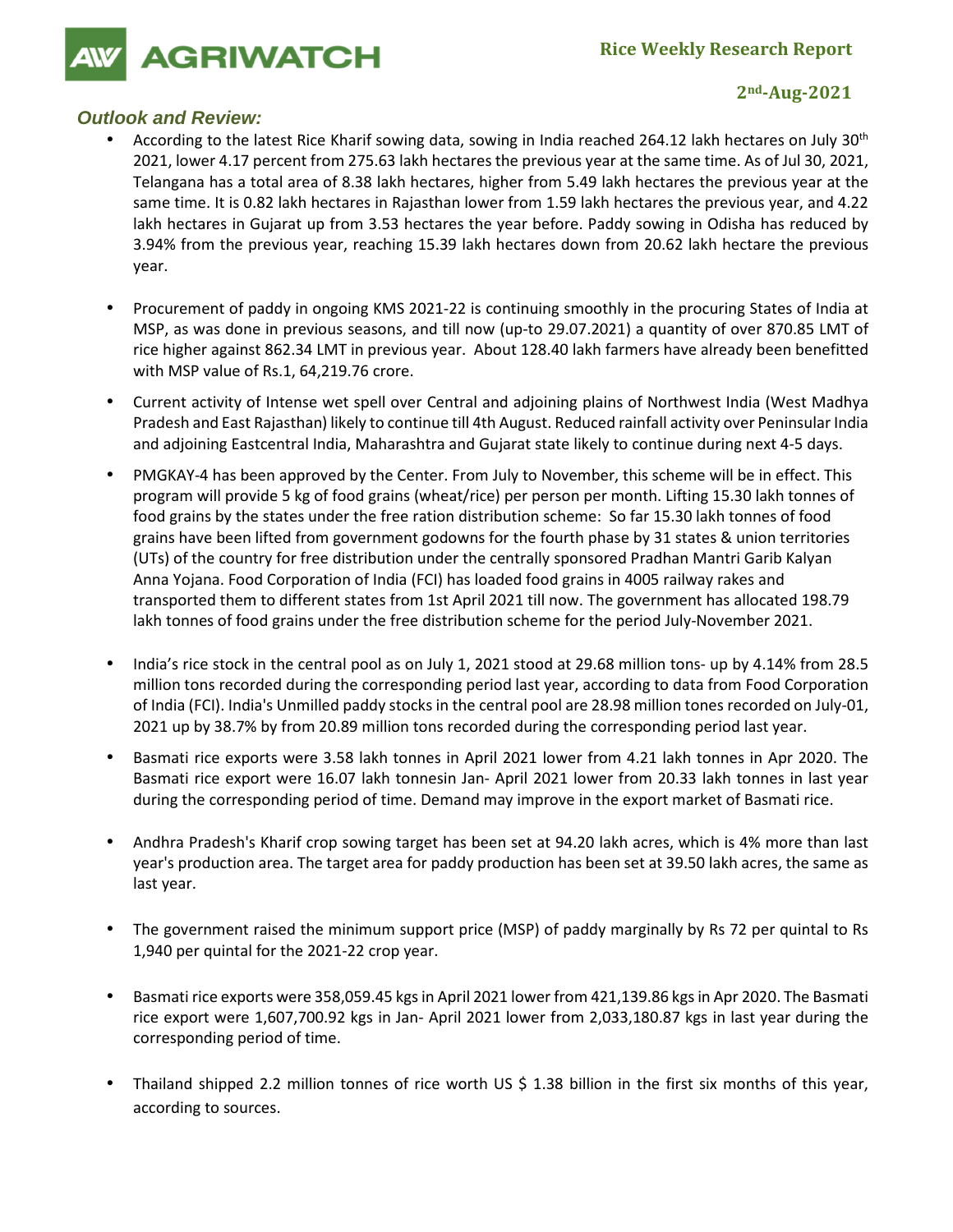# **Rice Weekly Research Report**

**AGRIWATCH** 

## **2nd-Aug-2021**

- According to the President of the Thai Rice Exporters Association (TREA), Thailand's overall rice export volume this year would be 5.7 million tonnes, less than the aim of 6 million tonnes, due to higher rice prices than other competitors. The country may expand its rice trading marketplaces from government to government. Under the contract to buy 1 million tons of G2G rice with China, the ministry can increase white rice exports to China by 20,000 tons more.
- Vietnam can stockpile rice from domestic farmers who have been afflicted by the coronavirus. It will also improve their motivation to grow rice in the next years. In the summer-autumn harvest, the country's rice crop size is expected to increase by 1.35 percent to 9.04 million tonnes. Rice shipments in the first seven months of this year were anticipated to be down 10.6% from a year ago, at 3.6 million tons.

## **State wise Wholesale Prices Weekly Analysis for Rice Fourth week July, 2021**

| <b>State</b>     | <b>Prices</b><br>$24 - 31$<br>Jul<br>2021 | <b>Prices</b><br>$16 - 23$<br>Jul<br>2021 | <b>Prices</b><br>09-15<br>Jul<br>2021 | <b>Prices</b><br>24-31<br>Jul<br>2020 | %<br><b>Change(Over</b><br><b>Previous</b><br>Week) | %<br><b>Change(Over</b><br><b>Previous to</b><br><b>Previous</b><br>Week) | %<br>Change(Over<br><b>Previous</b><br>Year) |
|------------------|-------------------------------------------|-------------------------------------------|---------------------------------------|---------------------------------------|-----------------------------------------------------|---------------------------------------------------------------------------|----------------------------------------------|
| Karnataka        | 3814.46                                   | 3957.61                                   | 3918.2                                | 3406.03                               | $-3.62$                                             | $-2.65$                                                                   | 11.99                                        |
| Kerala           | 3450.1                                    | 3461.9                                    | 3469.85                               | 3485.96                               | $-0.34$                                             | $-0.57$                                                                   | $-1.03$                                      |
| Maharashtra      | 3654.53                                   | 3674.6                                    | 3702.15                               | 6772.5                                | $-0.55$                                             | $-1.29$                                                                   | $-46.04$                                     |
| <b>Tripura</b>   | 3049.56                                   | 3034.78                                   | 2999.6                                | 3003.72                               | 0.49                                                | 1.67                                                                      | 1.53                                         |
| Odisha           | 2892.75                                   | 2833.1                                    | 2958.53                               | 2630.5                                | 2.11                                                | $-2.22$                                                                   | 9.97                                         |
| West Bengal      | 2827.54                                   | 2822.52                                   | 2750.77                               | 3097.55                               | 0.18                                                | 2.79                                                                      | $-8.72$                                      |
| Gujarat          | 3800                                      | 3800                                      | 3800                                  | 4200                                  | 0                                                   | 0                                                                         | $-9.52$                                      |
| Uttar<br>Pradesh | 2543.28                                   | 2545.99                                   | 2539.68                               | 2691.23                               | $-0.11$                                             | 0.14                                                                      | $-5.5$                                       |
| Jharkhand        |                                           |                                           | 2533.33                               | 2533.33                               |                                                     |                                                                           |                                              |
| Average          | 3254.03                                   | 3266.31                                   | 3185.79                               | 3535.65                               |                                                     |                                                                           |                                              |

#### Prices in Rs/Quintal

#### **Outlook (Narella 1121 Paddy):-**

| <b>Duration</b>          | Trend          | <b>Average Price Range</b> |                                                                                          |
|--------------------------|----------------|----------------------------|------------------------------------------------------------------------------------------|
|                          |                |                            | Reason                                                                                   |
| Fourth Week of Jul, 2021 | Steady to firm | Rs.2900-3200/Quintal       | In expectation of good<br>export demand, the prices<br>may trade steady to firm<br>tone. |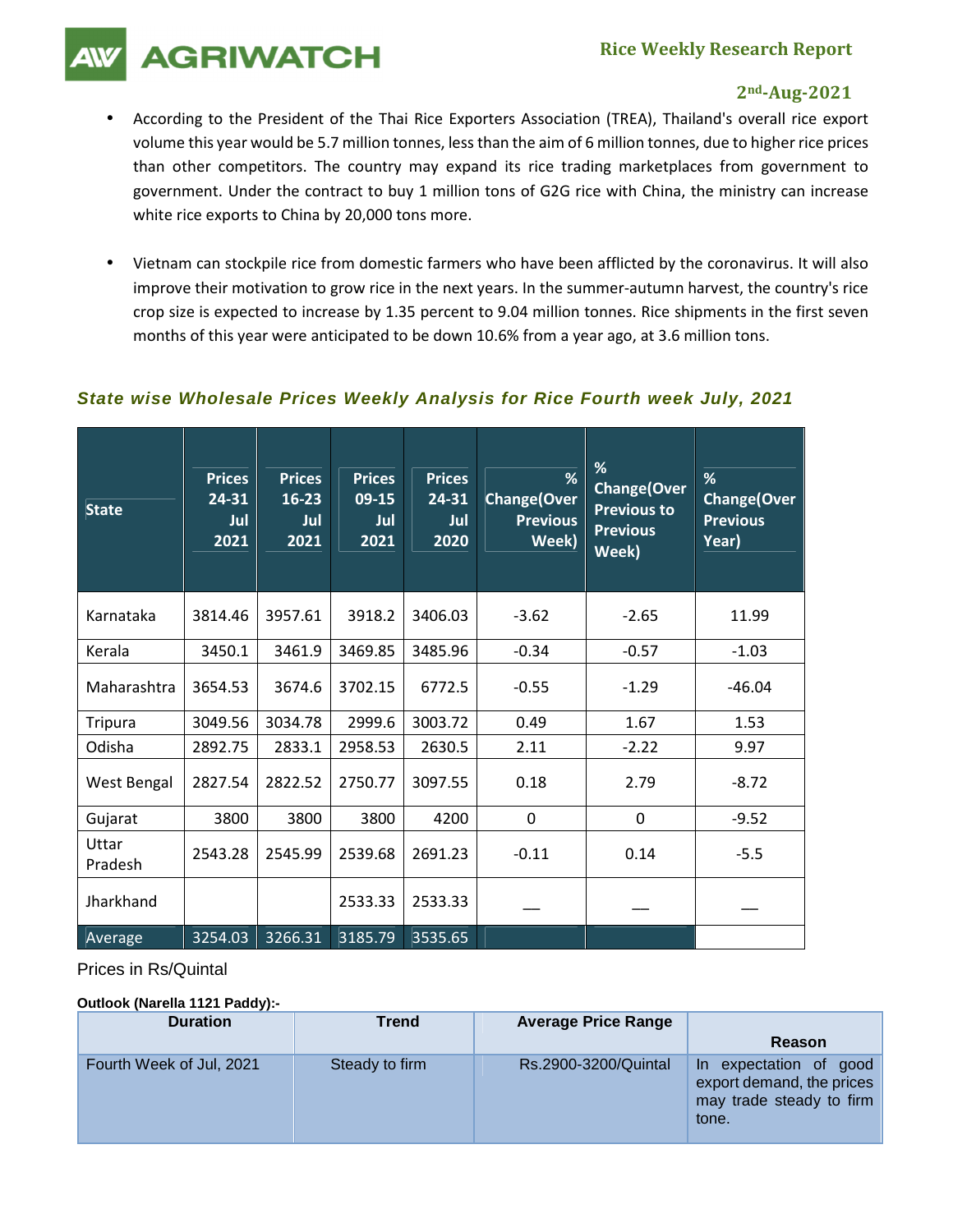

**2nd-Aug-2021** 

# *Comparative Rice Varity Prices of Delhi (Naya Bazaar) in Rs./Quintal)*

| <b>Market</b> | <b>Variety</b>       | <b>Today</b> | <b>Week</b><br>Ago | <b>Month</b><br>Ago | Year ago | % Change<br><b>From last</b> | % Change<br>from last<br><b>Month</b> | % Change<br>from last<br>Year |
|---------------|----------------------|--------------|--------------------|---------------------|----------|------------------------------|---------------------------------------|-------------------------------|
|               |                      | 30-Jul-      | $23$ -Jul-         | 30-Jun-             | 30-Jul-  | week                         |                                       |                               |
|               |                      | 21           | 21                 | 21                  | 20       |                              |                                       |                               |
|               |                      |              |                    |                     |          |                              |                                       |                               |
|               | 1121 Steam           | 5900         | 5800               | 6100                | 6300     | 1.7                          | $-3.3$                                | $-6.3$                        |
|               | <b>1121 Sella</b>    | 5100         | 5050               | 5050                | 5100     | 1.0                          | 1.0                                   | <b>Unch</b>                   |
|               | <b>1121 Raw</b>      | 5900         | 5800               | 6000                | 6200     | 1.7                          | $-1.7$                                | $-4.8$                        |
|               | <b>Basmati Raw</b>   | 10000        | 10100              | 10100               | 8500     | $-1.0$                       | $-1.0$                                | 17.6                          |
| <b>Delhi</b>  | 1509 Steam Wand New  | 5400         | 5400               | 5600                | 4800     | <b>Unch</b>                  | $-3.6$                                | 12.5                          |
|               | <b>Sugandh Steam</b> | 4800         | 4800               | 5100                | 4500     | <b>Unch</b>                  | $-5.9$                                | 6.7                           |
|               | <b>Sharbati Raw</b>  | 4700         | 4600               | 4900                | 4000     | 2.2                          | $-4.1$                                | 17.5                          |
|               | <b>Pusa Raw Wand</b> | 5300         | 5500               | 5800                | 5600     | $-3.6$                       | $-8.6$                                | $-5.4$                        |
|               | <b>Parmal Sella</b>  | 3200         | 3250               | 3150                | 3600     | $-1.5$                       | 1.6                                   | $-11.1$                       |

## **Kharif Paddy Sowing Updates as on 30th July, 2021:**

|                          |                    | Area sown reported | % Change from |                  |
|--------------------------|--------------------|--------------------|---------------|------------------|
| <b>State</b>             | <b>Normal Area</b> | <b>Kharif</b>      | <b>Kharif</b> | <b>Last Year</b> |
|                          |                    | 2021-22            | 2020-21       |                  |
| Andhra Pradesh           | 14.97              | 5.13               | 5.34          | $-3.93$          |
| <b>Arunachal Pradesh</b> | 1.31               | 1.26               | 1.26          | Unch             |
| Assam                    | 20.18              | 10.16              | 7.53          | 34.93            |
| <b>Bihar</b>             | 31.14              | 22.14              | 28.73         | $-22.94$         |
| Chhattisgarh             | 37.36              | 28.47              | 32.56         | $-12.56$         |
| Goa                      | 0.27               | 0.2                | 0.24          | $-16.67$         |
| Gujarat                  | 7.97               | 4.22               | 3.53          | 19.55            |
| Haryana                  | 14.11              | 12.25              | 12.26         | $-0.08$          |
| <b>Himachal Pradesh</b>  | 0.73               | 0.45               | 0.44          | 2.27             |
| J&K                      | 2.81               | 0.8                | 1.02          | $-21.57$         |
| <b>Jharkhand</b>         | 15.83              | 9.57               | 12.18         | $-21.43$         |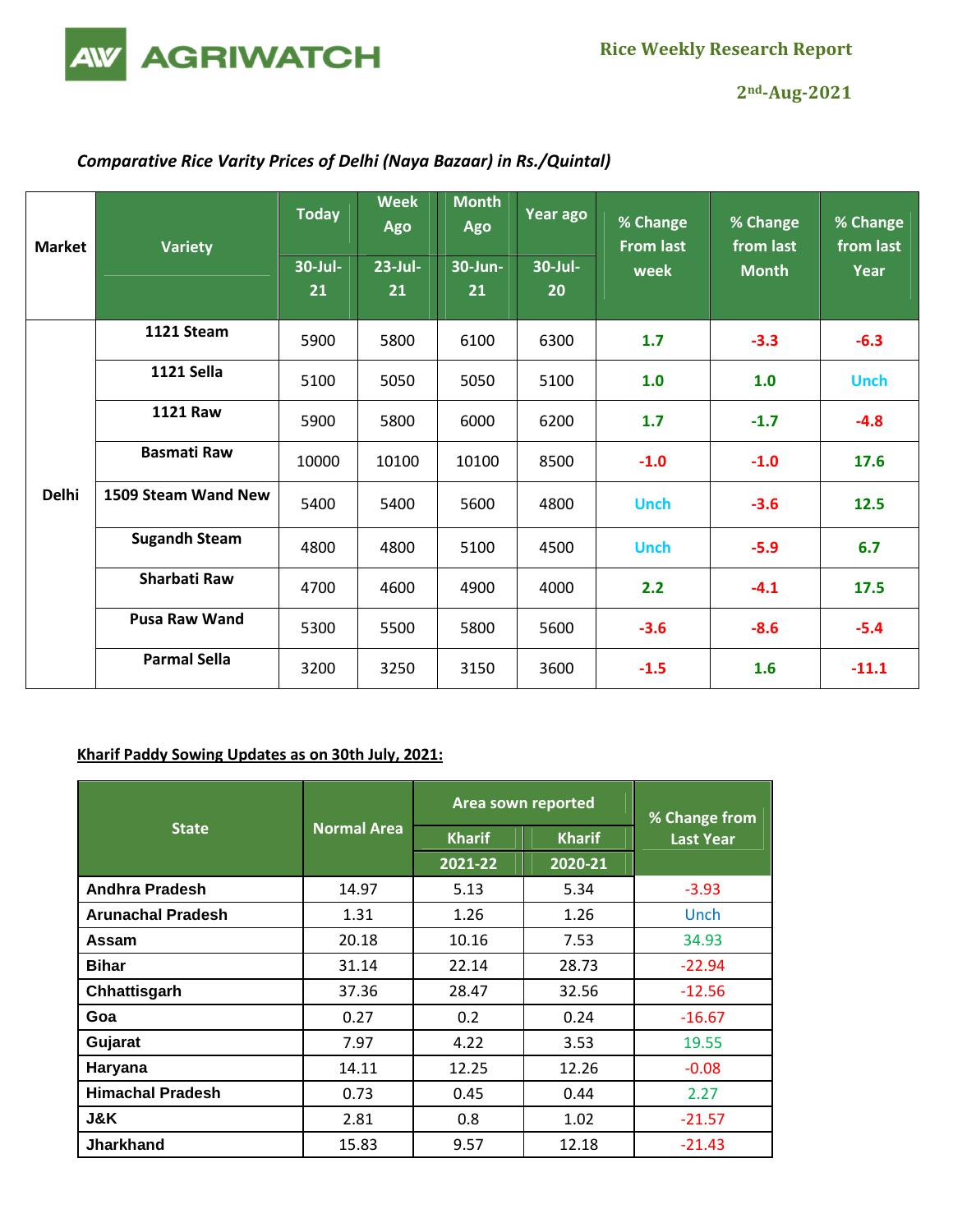# **AGRIWATCH AW**

|                       |                |        |        | $2nd$ -Aug-2021 |  |
|-----------------------|----------------|--------|--------|-----------------|--|
| Karnataka             | 9.11           | 2.02   | 2.47   | $-18.22$        |  |
| Kerala                | 1.46           | 0.51   | 0.54   | $-5.56$         |  |
| <b>Madhya Pradesh</b> | 21.32          | 19.83  | 16.53  | 19.96           |  |
| <b>Maharashtra</b>    | 14.51          | 7.96   | 7.86   | 1.27            |  |
| <b>Manipur</b>        | 0.42           | 0.97   | 1.19   | $-18.49$        |  |
| Meghalaya             | 0.97           | 0.97   | 0.97   | Unch            |  |
| <b>Mizoram</b>        | 0.36           | 0.35   | 0.35   | Unch            |  |
| Nagaland              | 2.05           | 1.35   | 1.68   | $-19.64$        |  |
| Odisha                | 36.23          | 15.39  | 20.62  | $-25.36$        |  |
| Punjab                | 29.92          | 30.33  | 31.49  | $-3.68$         |  |
| Rajasthan             | 1.98           | 0.82   | 1.59   | $-48.43$        |  |
| <b>Sikkim</b>         | 0.1            | 0.09   | 0.1    | $-10.00$        |  |
| <b>Tamil Nadu</b>     | 16.26          | 2.37   | 1.66   | 42.77           |  |
| Telangana             | 9.94           | 8.38   | 5.49   | 52.64           |  |
| <b>Tripura</b>        | $\overline{2}$ | 1.98   | 0.42   | 371.43          |  |
| <b>Uttar Pradesh</b>  | 58.04          | 53.26  | 52.35  | 1.74            |  |
| <b>Uttarakhand</b>    | 2.41           | 2.48   | 2.46   | 0.81            |  |
| <b>West Bengal</b>    | 41.47          | 20.7   | 22.61  | $-8.45$         |  |
| <b>Others</b>         | 0.27           | 0.21   | 0.16   | 31.25           |  |
| All-India             | 395.66         | 264.62 | 275.63 | $-3.99$         |  |

# **State wise Progressive Procurement As on 29.07.2021**

| KMS 2020-21 (Positions upto 22.07.2021) Units in LMTs |                   |                    |                     |                  |  |  |
|-------------------------------------------------------|-------------------|--------------------|---------------------|------------------|--|--|
|                                                       |                   |                    |                     |                  |  |  |
| <b>S.No.</b>                                          | <b>STATES/UTs</b> | <b>FCI</b>         | <b>State Agency</b> | <b>Total</b>     |  |  |
| $\mathbf{1}$                                          | A.P.              | $\pmb{\mathit{O}}$ | 82.6                | 82.6             |  |  |
| $\overline{2}$                                        | Telangana         | 0                  | 141.13              | 141.13           |  |  |
| $\overline{\mathbf{3}}$                               | Assam             | 1.14               | 0.74                | 1.88             |  |  |
| $\overline{4}$                                        | <b>Bihar</b>      | $\boldsymbol{0}$   | 35.59               | 35.59            |  |  |
| 5                                                     | Chandigarh        | 0.28               | $\boldsymbol{0}$    | 0.28             |  |  |
| 6                                                     | Chhattisgarh      | $\pmb{\mathit{O}}$ | 59.35               | 59.35            |  |  |
| $\overline{z}$                                        | Gujarat           | $\boldsymbol{0}$   | 1.1                 | 1.1              |  |  |
| 8                                                     | Haryana           | 0.59               | 55.96               | 56.55            |  |  |
| $\boldsymbol{g}$                                      | H.P.              | $\pmb{\mathit{O}}$ | $\boldsymbol{o}$    | $\boldsymbol{o}$ |  |  |
| 10                                                    | <b>Jharkhand</b>  | 1.68               | 4.6                 | 6.28             |  |  |
| 11                                                    | J&K               | 0.38               | $\boldsymbol{0}$    | 0.38             |  |  |
| 12                                                    | Karnataka         | $\boldsymbol{0}$   | 2.06                | 2.06             |  |  |
| 13                                                    | Kerala            | $\boldsymbol{0}$   | 7.65                | 7.65             |  |  |
| 14                                                    | M.P.              | $\boldsymbol{0}$   | 37.27               | 37.27            |  |  |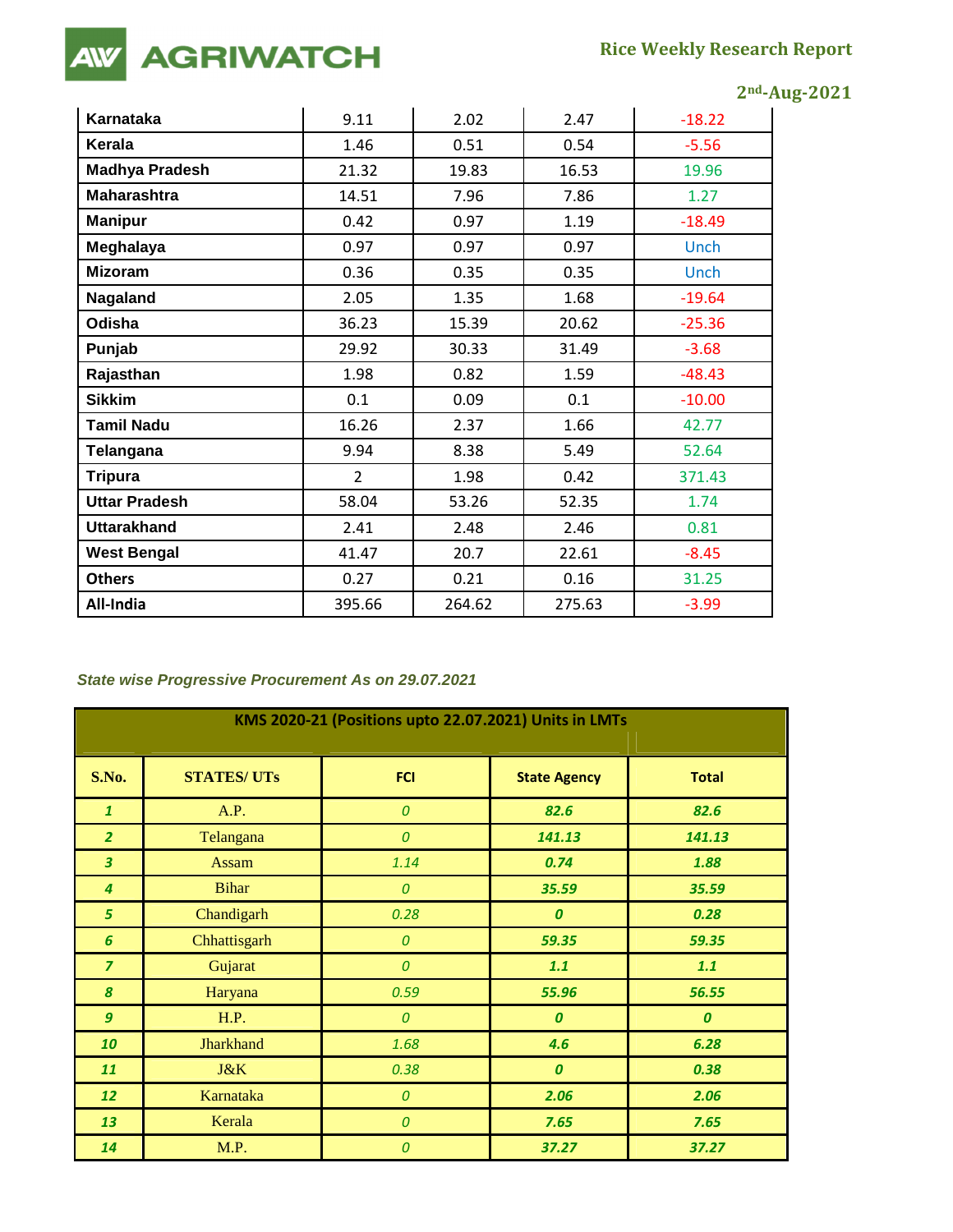

**2nd-Aug-2021** 

| 15              | Maharashtra        | 0        | 18.46  | 18.46  |
|-----------------|--------------------|----------|--------|--------|
| 16              | Odisha             | 0        | 77.38  | 77.38  |
| 17              | Punjab             | 2.69     | 200.14 | 202.83 |
| 18              | Rajasthan          | 0        | 0      | 0      |
| 19              | NEF (Tripura)      | $\bf{0}$ | 0.24   | 0.24   |
| 20              | Tamilnadu          | 0        | 38.97  | 38.97  |
| 21              | U.P.               | 1.1      | 65.74  | 66.84  |
| 22 <sub>2</sub> | <b>Uttrakhand</b>  | 0        | 10.72  | 10.72  |
| 23              | <b>West Bengal</b> | 0.65     | 22.64  | 23.29  |
| <b>Total</b>    |                    | 8.51     | 862.34 | 870.85 |

Procurement of paddy in ongoing KMS 2021-22 is continuing smoothly in the procuring States of India at MSP, as was done in previous seasons, and till now (up-to 29.07.2021) a quantity of over 869.76 LMT of rice. About 124.59 lakh farmers have already been benefitted with MSP value of Rs.1, 64,271.43 crore.

#### *IGC Balance Sheet:*

| <b>Attributes</b>           | 2018-19 | 2019-20 | 2020-21         | 2021-22 (Proj.) |            |  |
|-----------------------------|---------|---------|-----------------|-----------------|------------|--|
| <b>Fig in Million Tons)</b> |         | Est.    | <b>Forecast</b> | 27.05.2020      | 29.07.2021 |  |
| Production                  | 498     | 499     | 505             | 512             | 511        |  |
| Trade                       | 43      | 44      | 46              | 47              | 47         |  |
| Consumption                 | 488     | 500     | 508             | 510             | 510        |  |
| Carryover stocks            | 175     | 173     | 170             | 171             | 171        |  |
| Y-O-Y change                | 10      | $-2$    | $-3$            |                 |            |  |
| <b>Major Exporters</b>      | 39      | 38      | 38              | 37              | 38         |  |

Note: Major exporters are India, Pakistan, Thailand, Vietnam, and United States.

Due to bigger harvests in Asia, global rice production in 2021/22 is projected to rise by 1.59% to a fresh high. Consumption is also set to go up – partly due to the likely scaling-back of COVID-19-related support schemes in Asia – stocks could edge up y/y. Trade in 2022 (Jan/Dec) is anticipated to be little-changed y/y, as a potential reduction in shipments to South Asia is offset by bigger dispatches to Africa. India is set to remain by far the world's leading exporter.